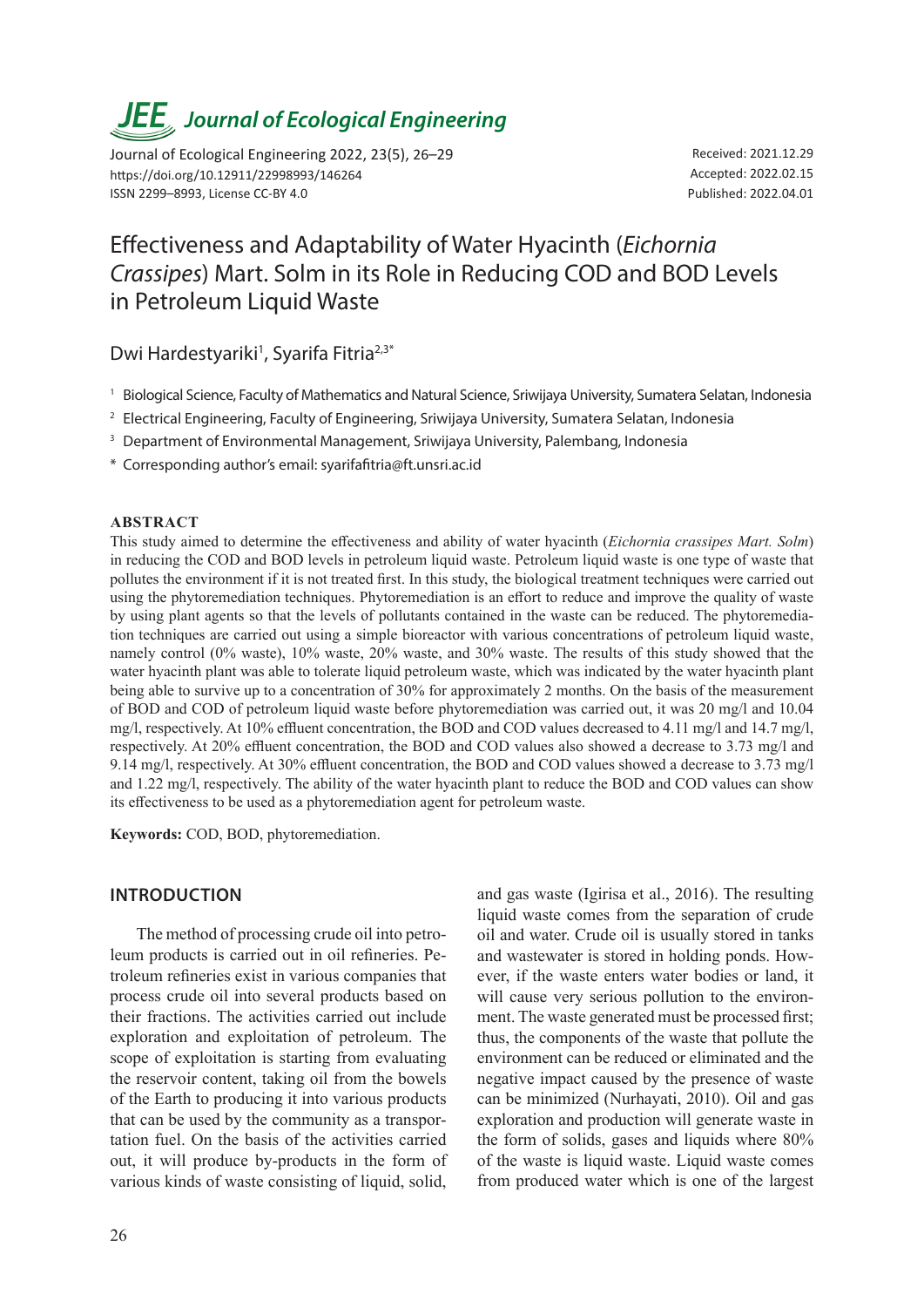by-products of processing oil and natural gas (oil and gas). The characteristics of produced water will vary according to the source, field conditions, chemicals used in the petroleum production process, and the depth of the reservoir, but the characteristics of produced water will not differ much when compared to oil or natural gas produced.

Crude oil has a chemical component or composition, which when it is polluted or spilled into the sea, will cause changes both chemically and physically. Among these changes, there will be dispersion, formation of layers, evaporation, polymerization, the occurrence of emulsions and the formation of clumps. The changes that occur are driven by the movement of wind waves, currents and tension from the surface. The content of hydrocarbons in water is volatile and when dissolved in water it will form a thick layer (Yulia *at al.,* 2012). Water hyacinth (*Eichhornia crassipes*) is a type of aquatic plant that floats and is often used as a pollutant-absorbing aquatic plant. Water hyacinth has a high growth speed; thus, this plant is considered a weed that can damage the aquatic environment. Water hyacinth easily spreads through waterways to other bodies of water. Although water hyacinth (*Eichhornia crassipes*) is considered a weed in waters, it actually plays a role in capturing heavy metal pollutants. Several studies have shown that aquatic plants are able to decompose the liquid waste; thus, the wastewater discharge becomes better. Before the waste is discharged into the sewer, the waste is channelled into a ditch to a shelter in the yard of the house, which is planted with aquatic ornamental plants. This is where the wastewater undergoes a decomposition process. One alternative to domestic wastewater treatment is by filtration using plant media that is efficient, and effective (Rahmawati & Warsito, 2020).

One of the waste treatment methods is using the phytoremediation method. Phytoremediation is a technique of using green plants to remove, limit or change environmental contaminants (heavy metals) (Das, 2018). Phytoremediation refers to the natural ability of certain plants to bioaccumulate, degrade, or create harmless defenses in soil and water through natural, biological, chemical, or physical plant processes. Aquatic phytoremediation has been proven to be able to remediate industrial waste and maintain aquatic biodiversity (Nario et al., 2014). The choice of plant species for oil phytoremediation is not only determined by the amount of shoot biomass accumulation, which reflects fast and vigorous growth, but more importantly the accumulation of root biomass. Comparison of shoot and root growth rates is an

illustration of the allocation of resources owned by plants. In relation to phytoremediation, it is preferable for plant species that allocate a lot of resources to their root system (Priyanto, 2012).

# **EXPERIMENTAL**

## **Tools and materials used**

The tools used were plastic basins, sample bottles, separating funnels, Erlenmeyer flasks, beakers, measuring cups, jerry cans, filter paper, serological pipettes, spectrophotometers, test tubes, and analytical balances. In turn, the materials needed are distilled water, laboratory test materials for COD and BOD test parameters, water hyacinth (Eichhornia crassipes), and wastewater samples from separator IV.

#### **Sample collection and preparation**

Sampling was carried out at a refinery of the petroleum industry. Sampling was performed using a ballast in which a sample bottle could be placed; then, the sample was tested in the laboratory to determine the chemical parameters, namely BOD, COD and physical parameters, namely pH and temperature at the initial conditions. There were 3 treatments in this study with each treatment having a waste concentration of 10%, 20%, and 30% waste. Each basin contains water hyacinth weighing 100 grams and a separate control basin contains plain water and water hyacinth without any waste treatment. Determination of the concentration variation is to establish the concentration that can still be tolerated by water hyacinth in carrying out phytoremediation. Prior to phytoremediation testing, the plants were acclimatized in order to work optimally. After testing the phytoremediation for 2 months, the chemical and physical parameters were measured again to determine the effectiveness of water hyacinth in reducing pollutants in the waste with different concentrations.

#### **Design of experimental study**

#### *Data analyze*

The data obtained are presented in the form of tables, pictures and analyzed statistically. Various treatment variables with different concentrations were analyzed using multivariate and their correlation was determined using Pearson correlation.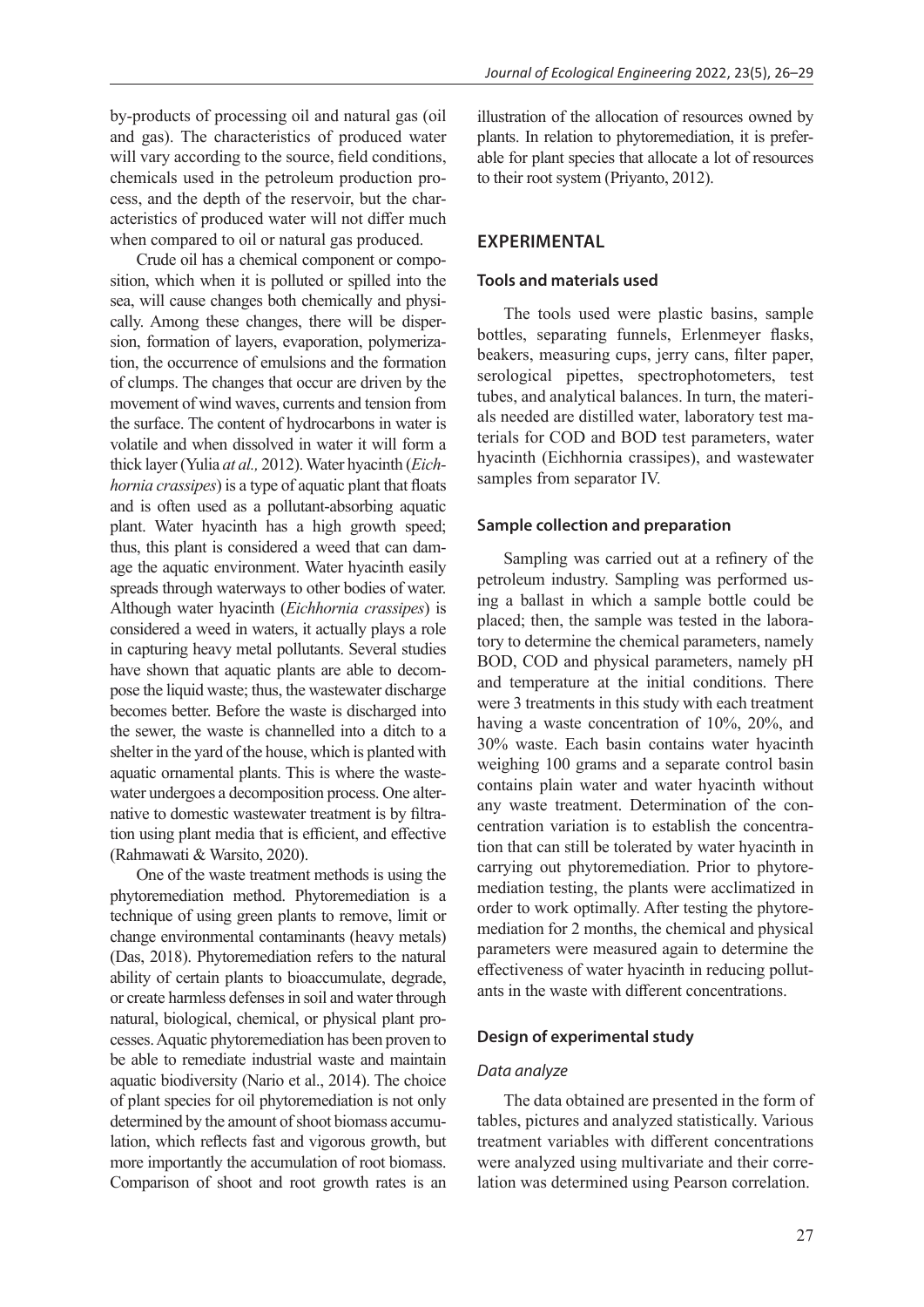# **RESULT AND DISCUSSION**

Waste that can be disposed of into the environment has to contain a pollutant load that meets environmental quality standards. In petroleum processing, various types of products and various types of waste will be produced. Several physicals, chemical, and biological parameters contained in the waste are needed to monitor the quality of the waters (the main environmental source that is the place for waste disposal). The parameters that are routinely carried out are temperature, acidity, ammonia, sulfide, BOD, COD, Phenol, oil, etc. Phytoremediation is one of the efforts to overcome the environmental pollution caused by the presence of pollutants from waste, including waste from petroleum processing. Wastewater in the separator is a waste collection pond that has followed several processing processes before being discharged into the waters. On the basis of the measurement of several parameters such as pH, temperature, BOD, and COD before treatment, it was established that the pH value was 7.85, the temperature was  $33.7^{\circ}$ C, BOD was 20 mg/l, COD was 10.04 mg/l. This value is still below the environmental quality standard for petroleum liquid waste. In order to reduce the pollutant load before entering the waters, it is necessary to carry out biological testing using phytoremediation techniques. Phytoremediation is a waste treatment technique using biological agents in the form of plants that can act as hyperaccumulators for heavy metals contained in waste. According to Truua et al., (2015) Implementation of phytoremediation in wetlands for the treatment of wastewater or polluted water originating from various sources allows the removal of organic and inorganic pollutants from water in an environmentally friendly and economically viable manner.

On the basis of phytoremediation of waste treatment using water hyacinth (*E. crassipes*) for approximately 2 months, it was found that the measurement parameters carried out showed significant results. The petroleum liquid waste observed in this study is the value of BOD and COD. The initial BOD and COD of liquid petroleum waste in this study were 20 mg/l and 10.04 mg/l, respectively. At 10% effluent concentration, the BOD and COD values changed to 4.11 mg/l and 14.7 mg/l, respectively. At 20% effluent concentration, the BOD and COD values after 2 months of testing were 3.73 mg/l and 9.14 mg/l, BOD and COD values became 3.73 mg/l and 1.22 mg/l, respectively. The existence of fluctuations during the phytoremediation process in the waste is due to the role of water hyacinth plants and microbes around the roots that work together to reduce pollutants. According to Ningrum et al., (2020) the phytoremediation process using water hyacinth can increase the efficiency of removing the COD content of wastewater. The plant rhizosphere has microorganisms that interact with each other to degrade organic compounds contained in the waste. These compounds are used as a source of nutrients for microbes which will then be converted into simpler compounds. The number of water hyacinth plants used in phytoremediation will affect the decrease in the COD and BOD values of waste. Water hyacinth root morphology after testing using different concentrations showed changes. This can be seen from the roots of the water hyacinth plant which were more abundant than before acclimatization. Branching and a large number of fibrous roots in water hyacinth will make it easier and faster to absorb pollutants contained in the waste (Figure 1). According to Rahmawati & Warsito (2020) the process of absorption of substances contained in liquid waste is carried out by the roots of the water hyacinth plant with meristem tissue. This happens due to the attraction by the water molecules in the plant. The substances that have been absorbed by the roots will enter the stem through transport vessels (xylem which will then be passed on to the leaves. The greater the growth of the plant, the greater the surface area of the roots to absorb the existing pollutants compared to small plants.

respectively. At 30% effluent concentration the

This study used multivariate analysis using SPSS. On the basis of the data obtained, the average predictions of control, 10% treatment, 20% treatment and 30% treatment are 5.34, 5.38, 6.34, respectively. The standard deviation values for the control variables, 10% treatment, 20% treatment and 30% treatment were 1.126, 1.124, 0.270, respectively. The magnitude of the relationship between variables when viewed from the Pearson correlation value obtained control data for 10% treatment of 0.959, control data on 20% treatment of 0.947, control data on 30% treatment of 0.947. The value obtained means that the relationship between the two variables is very strong and the variable has a positive correlation coefficient; thus, it can be concluded that if the concentration